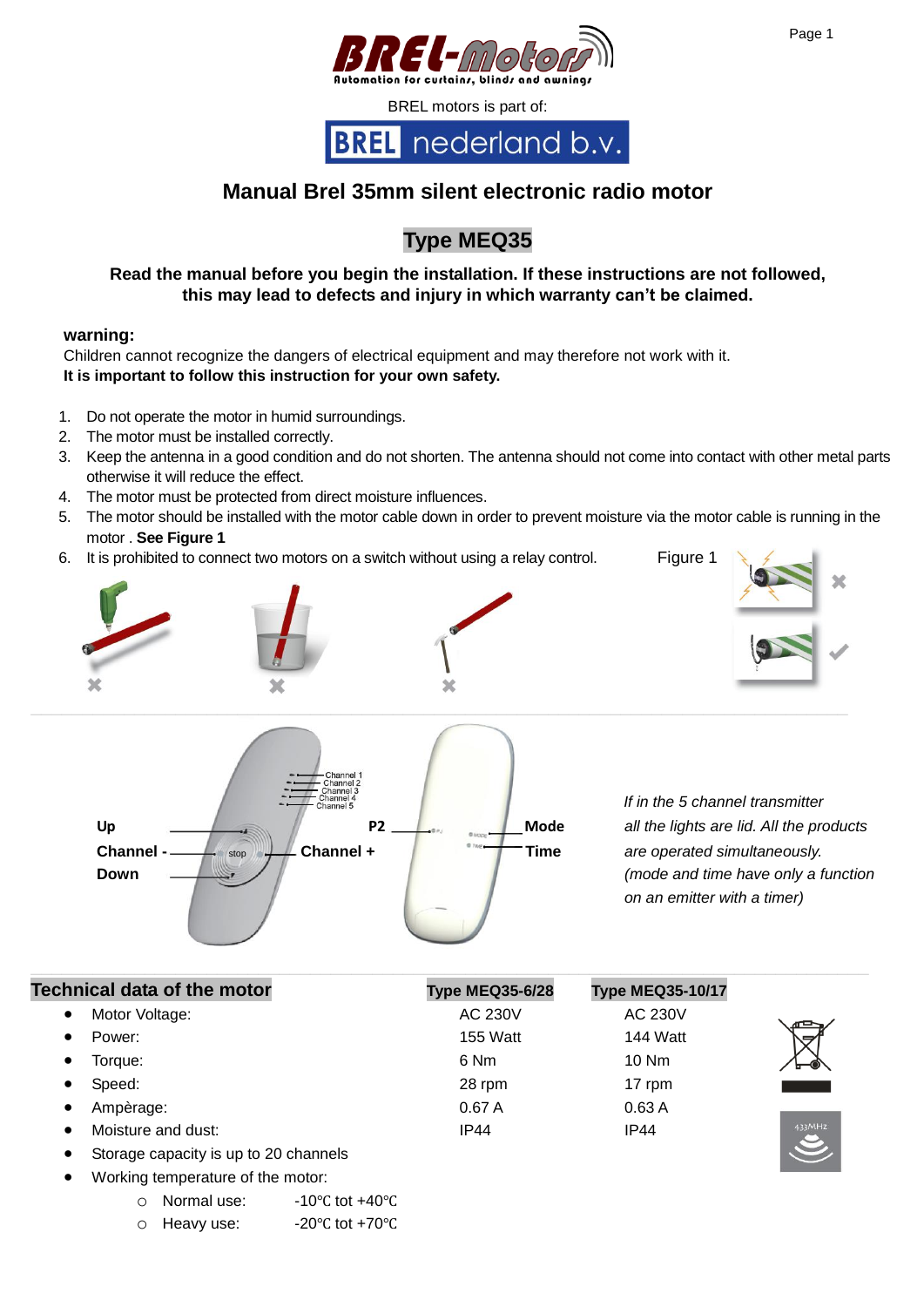

| <b>Functions</b> | <b>Reach</b><br>$L1 = 100$ meter | $L2 = 25$ meter       |
|------------------|----------------------------------|-----------------------|
| P1 button -      |                                  |                       |
| Antenna          |                                  | 20Cn<br>$\mathcal{D}$ |

### **Installing the motor**

Attach the crown and wheel to the motor and place the clip on the shaft of the motor so that the wheel is fixed to the motor.

Install the motor with the motorbracket on the product and take care that it is secured.

Place the motor in the tube of the roller/shutter.

(These assemblies are usually already done in the factory)

During programming the motor the following must be done within 10sec. After 10 sec. the motor will quit the programming mode.

**EMERGENCY CONTROL:** If a channel is connected to the motor, you can use the P1 key as control key.



*With the above action you will delete all channels in memory and the final setting.*

 $< 10S$ 

Ξ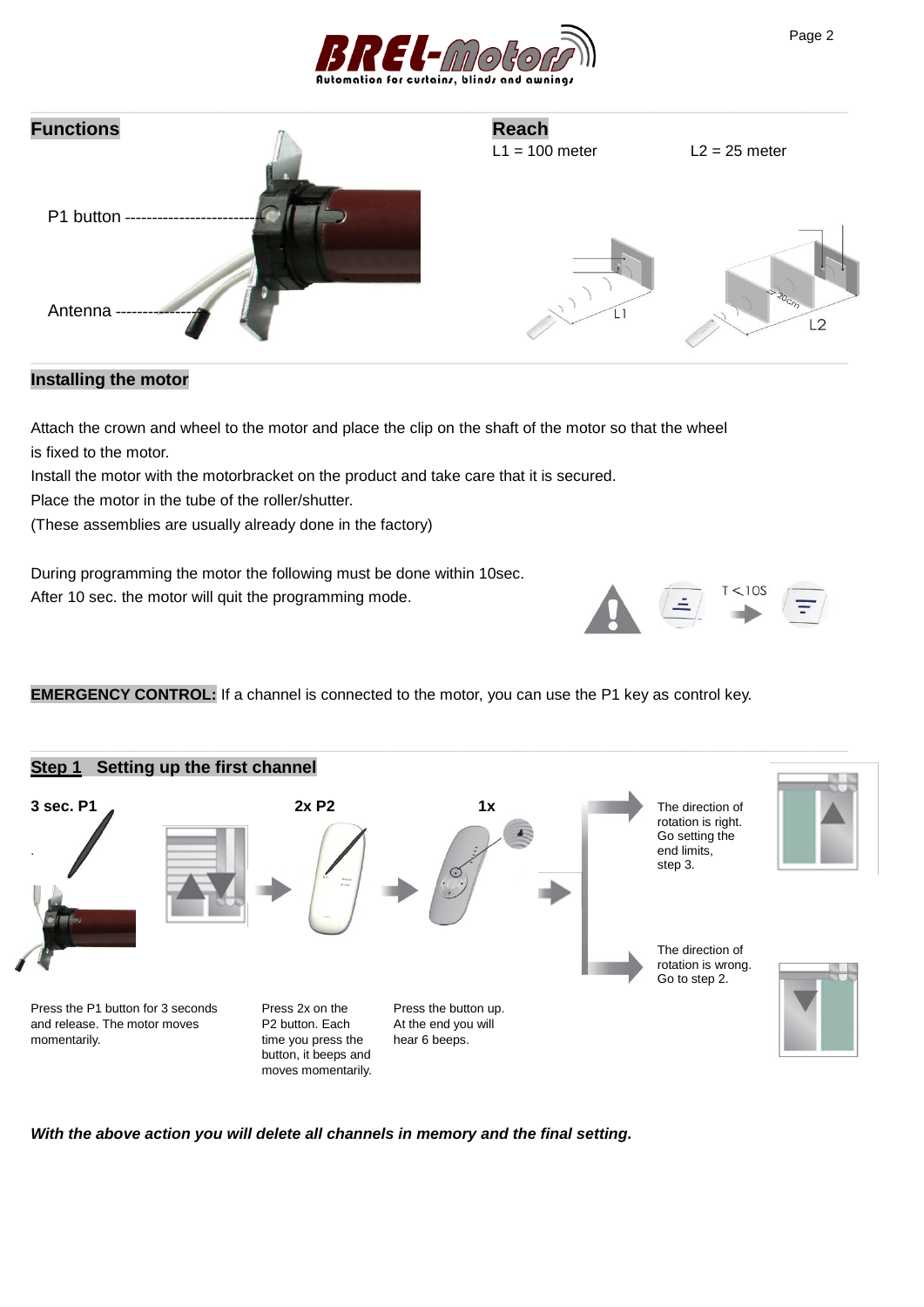

**\_\_\_\_\_\_\_\_\_\_\_\_\_\_\_\_\_\_\_\_\_\_\_\_\_\_\_\_\_\_\_\_\_\_\_\_\_\_\_\_\_\_\_\_\_\_\_\_\_\_\_\_\_\_\_\_\_\_\_\_\_\_\_\_\_\_\_\_\_\_\_\_\_\_\_\_\_\_**

## **Step 2 Change direction**

**Option A** If the direction is right, skip step 2 and proceed to step 3.



Press the P1 button for 3 seconds Press 2x on the Press the button down. Press the button up. The product will now go up.<br>P2 button. Each The motor moves. Reading the first transmitter and release. The motor moves **P2** button. Each The motor moves.<br>
momentarily. Containing transmitter transmitter transmitter transmitter transmitter transmitter transmitter transmitter transmitter transmitter transmitter t









time you press the At the end you will has been completed.<br>
button, it beeps and hear 6 beeps. Now can now proceed



IJ.

![](_page_2_Picture_13.jpeg)

button, it beeps and hear 6 beeps. The same of the setting the end limits was momentarily. setting the end limits.

![](_page_2_Picture_15.jpeg)

until the motor moves 2x The direction of rotation is changed. momentarily. Release P1.

Press for 6 sec. the P1 button The product moves momentarily 2x.

![](_page_2_Figure_18.jpeg)

![](_page_2_Picture_19.jpeg)

![](_page_2_Picture_20.jpeg)

![](_page_2_Picture_22.jpeg)

![](_page_2_Picture_23.jpeg)

![](_page_2_Picture_24.jpeg)

![](_page_2_Picture_25.jpeg)

the motor moves up and down. The motor moves up and down.

Press P1 and hold (beeps 1x), until **Press up and down buttons simultaneously** (beeps 2x), until

![](_page_2_Picture_29.jpeg)